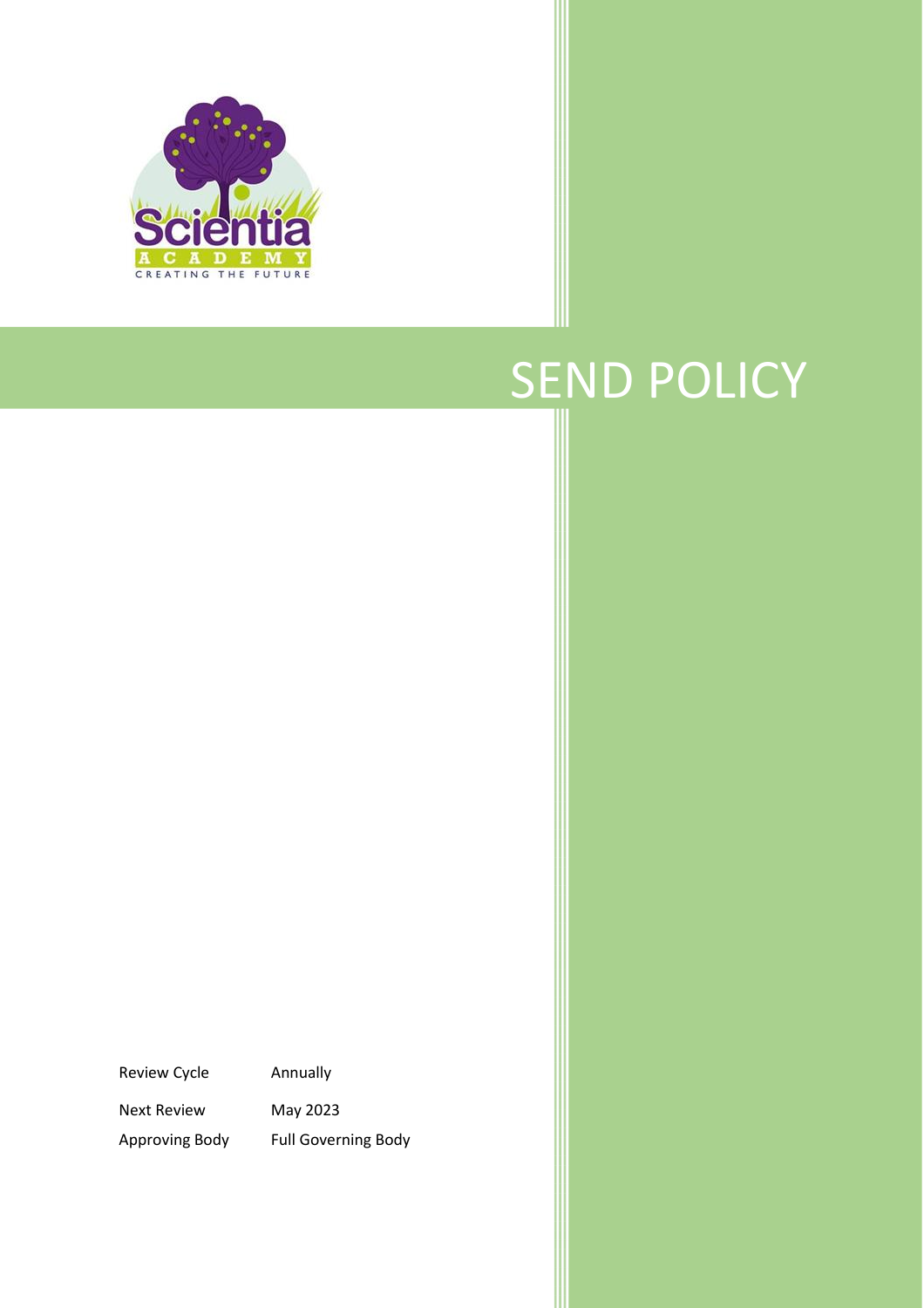# **Scientia Academy Special Educational Needs and /or Disabilities (SEND) Policy**

Scientia Academy prides itself on being an inclusive school. We take safeguarding very seriously and all of our policies are developed with a high priority on children's safety. All of our school policies are interlinked and should be read and informed by all other policies. In particular, the SEN/D policy is linked to behaviour, anti-bullying, medical and curriculum policies.

Scientia Academy is part of the Reach2 Academy Trust (MAT) which is a partnership of a national network of primary schools, working together to improve provision for children with SEND. Our policy is available from our website www.scientiacademy.co.uk. This policy also includes a link to Staffordshire's Local Offer for parents and children with SEN and disabilities.

This SEND policy is written to comply with the 2014 Children and Families Act and its SEN Code of Practice together with the Equality Act 2010.

# **Special Educational Needs and / or Disabilities at Scientia Academy**

Inquiries about an individual child's progress should be addressed in the first instance to the child's class teacher since he or she is the person who knows the child best. Support may then be sought from Mrs Lorette Roberts-Doyle (SENCO and AHT) and or Mrs Hands (Deputy Head) Miss Helen Bye (Head Teacher). Other members of the academy's senior management team may also become involved in meeting the needs of each and every child enabling them to flourish and thrive within the academy.

Family support may be obtained from Mrs Hands (Deputy Head and Designated Safeguarding Lead).

Please make an appointment with the school office if you wish to speak to any member of staff in school.

# **Special Educational Needs and / or Disabilities**

Some children with complex additional needs may have a personalised Education, Health and Care plan (EHCP) which are used to support the education and healthcare needs and development of some children from birth-25 years.

There are four broad categories of SEN/D:

- communication and interaction
- cognition and learning
- social, emotional and mental health
- physical and sensory.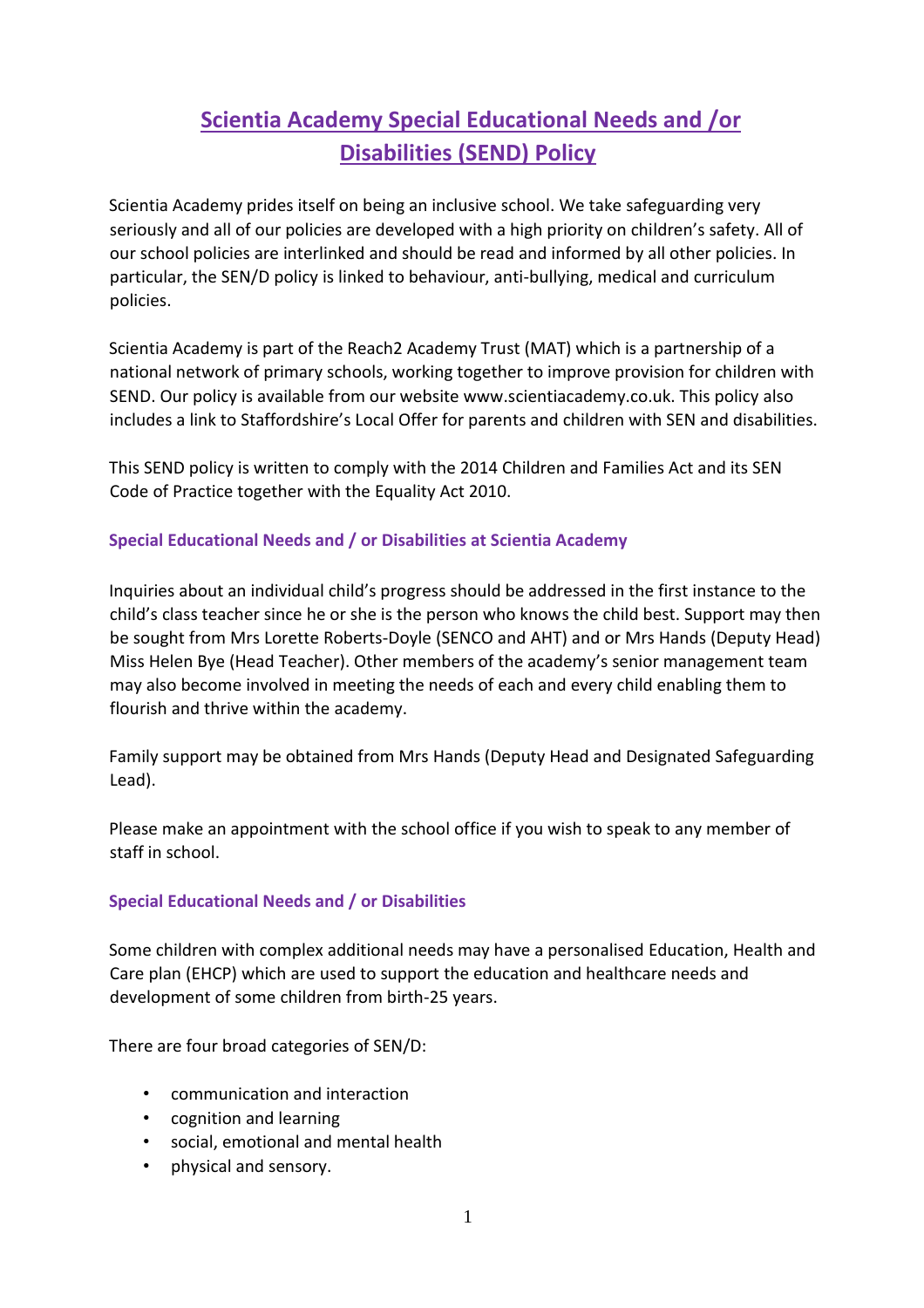We support and care for children within all the categories of SEND and strive to meet their individual needs enabling them to flourish and thrive meeting their full potential within their personalised learning journey at Scientia Academy.

We work in close partnership with parents and children taking into account the child's own views and aspirations and the parents' experience of, and hopes for, their child. Parents are invited to be involved at every stage of planning and reviewing SEN provision for their child.

All children benefit from 'Quality First Teaching': this means that teachers expect to assess, plan and teach all children at the level which allows them to make progress with their learning. In addition, we implement some focused interventions to target particular skills. We have high expectations of all our children. Children on our SEN/D register make progress which compares well with the progress made by other children in school. All Staff follow protocol set out in the Code and our Scientia Processes Staff Handbook to support all students with SEND needs.

# **Defining SEN/D**

The 2014 Code of Practice says that:

A person has SEN if they have a learning difficulty or disability which calls for special educational provision to be made for him or her. At compulsory school age this means he or she has a significantly greater difficulty in learning than the majority of others the same age, or, has a disability which prevents or hinders him or her from making use of facilities of a kind generally provided for others of the same age in mainstream schools. Taken from 2014 SEN Code of Practice: 0 to 25 Years – Introduction xiii and xiv

# **SEN/D at Scientia Academy**

Our objectives are:

- To identify, at the earliest possible opportunity, barriers to learning and participation for pupils with SEN/D;
- To ensure that every child experiences success in their learning and achieves to the highest possible standard;
- To enable all children to participate in lessons fully and effectively
- To value and encourage the contribution of all children to the life of the school
- To work in partnership with parents
- To work with the Governing Body to enable them to fulfil their statutory monitoring role with regard to the Policy Statement for SEN/D
- To work closely with external support agencies, where appropriate, to support the need of individual pupils
- To ensure that all staff have access to training and advice to support quality teaching and learning for all pupils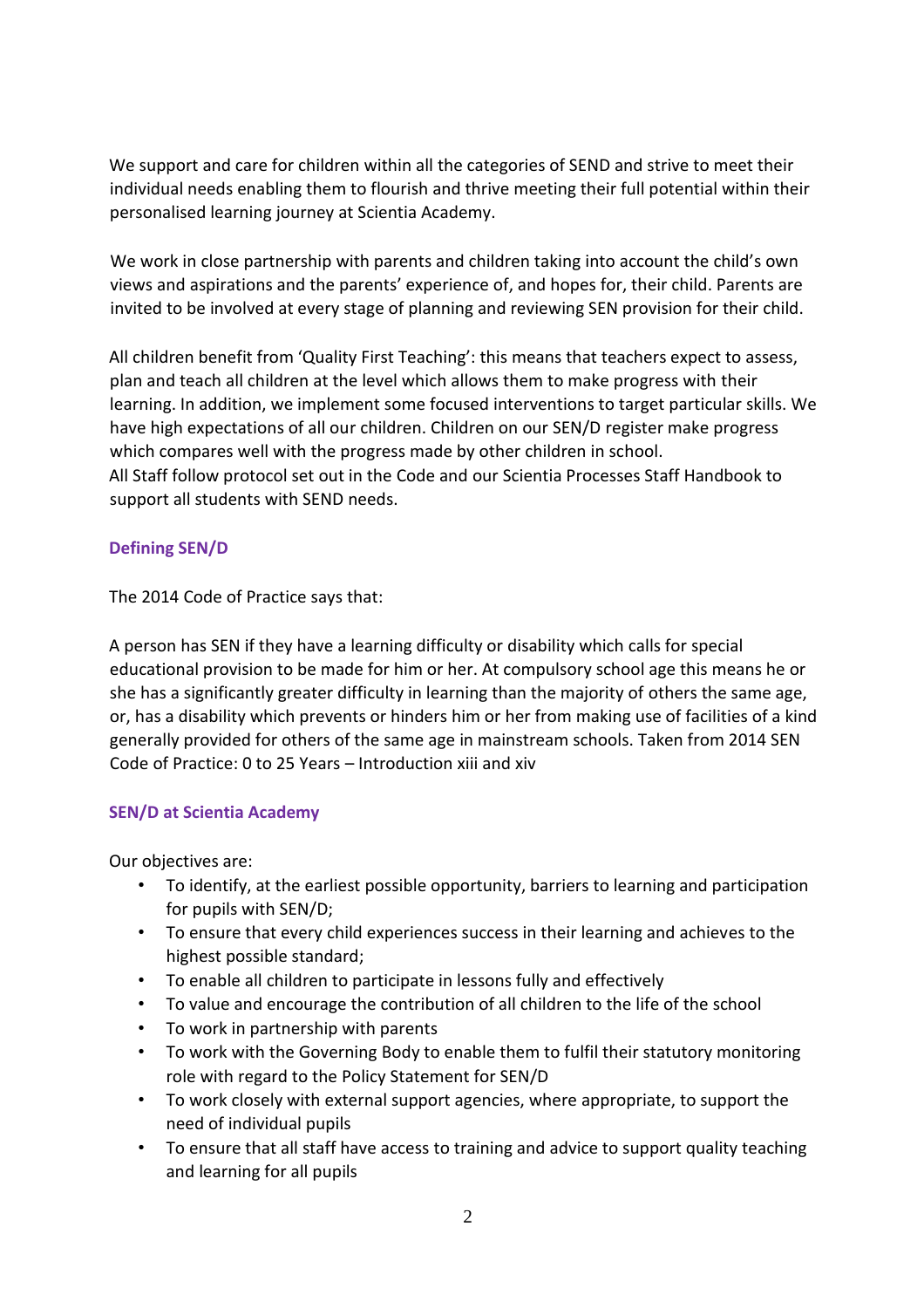# **Identifying children with additional educational needs**

Children with SEN/D are identified as part of the overall approach to monitoring the progress and development of all pupils within the Academy ensuring all flourish and thrive.

- The progress of every child is monitored at termly pupil progress meetings. Where children are identified as not making progress in spite of Quality First Teaching a plan of action is agreed with child and parents.
- Class teachers are continually aware of children's learning. If they observe that a child, as recommended by the 2014 Code of Practice, is making less than expected progress, given their age and individual circumstances, they will seek to identify a cause swiftly establishing additional support to meet individual need.

This can be characterised by progress which:

- Is significantly slower than that of their peers starting from the same baseline
- Fails to match or better the child's previous rate of progress
- Fails to close the attainment gap between the child and their peers
- Parents sometimes ask us to look more closely at their child's learning. We take all parental requests seriously and investigate them all. Frequently, the concern can be addressed by Quality First Teaching or some parental support. Otherwise, the child may be placed on our SEN/D register in partnership with parents.

Mrs Roberts Doyle the school SENCO, works in close partnership with class teachers, external agencies, parents and pupils to identify and support children enabling their needs to be fully met.

Although the school can identify special educational needs, and make provision to meet those needs, we do not offer diagnoses. Parents are advised to contact their GP if they think their child may have ASD or ADHD or some other disability. The school works in close partnership with the Burton Paediatric team to address any concerns which may be reached through family GP referral if required by parents to address any concerns in relation to child development they may have.

#### **Working with Parents and Children**

We aim to have good and informative relationships with all of our parents. If a child is experiencing difficulties, parents will be informed either at parent-teacher meetings or during informal meetings to discuss the child's progress. It shouldn't come as a surprise to a parent to learn that their child is being identified as having SEN.

Once a child has been identified as having SEN, the class teacher will invite the parents to a meeting to: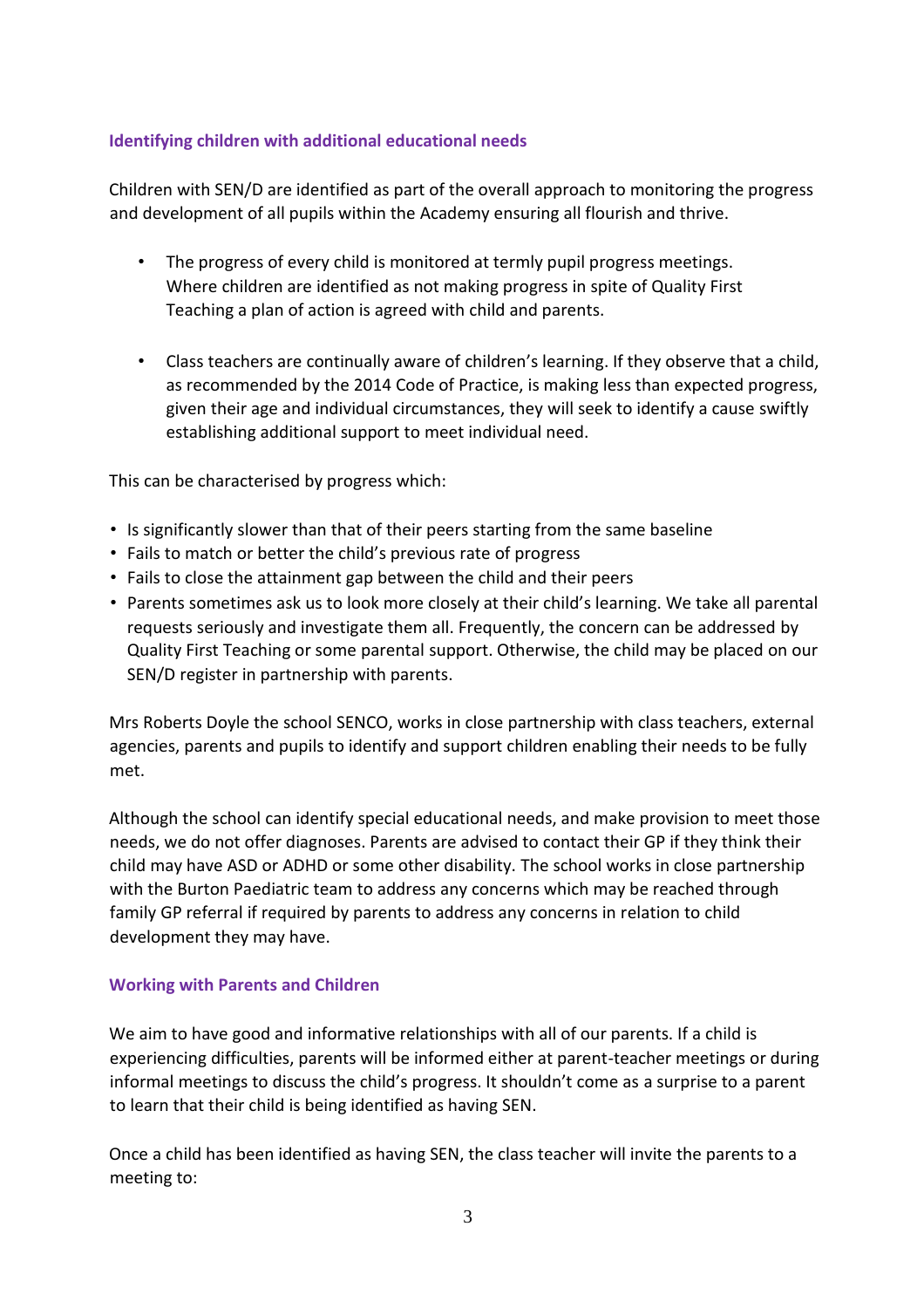- formally let them know that their child is being placed at SEN/D with parental permission to add their child to the Academy SEN/D register
- discuss school assessment information
- agree a plan and provision for the next term.

This is part of the graduated approach cycle of 'Assess, Plan, Do, Review' as described within the SEN Code of Practice.

Thereafter, parents – and children- are invited to regular meetings to review progress made, set targets and agree provision for the next term. In the summer term, there is an annual review of the child's progress.

We ensure that our personalised provision is inclusive to all children with Special Educational Needs and/or disabilities.

- Record the child's strengths and interests, what they enjoy about school, what they find hard and what helps them to achieve. This is completed with the child and parent and acts as a guide to their class teacher. The information may be updated during the year.
- Termly, at progress meetings, a Learning Plan (APDR Assess Plan Do Review) is produced and/or reviewed. The plan records specific and challenging targets for the child to achieve in a term, together with the personalised provision (which may be 1-1 or in a small group) put in place to enable the child to achieve these targets.
- Termly, at a progress meeting, smaller targets taken directly from the Learning Plan are discussed with children and parents and agreed next steps are recorded towards the longer term targets.
- Learning support intervention tracking records enable the Class Teacher or Teaching Assistant to record progress information towards specified targeted intervention support.

**Education, Health and Care Plans (EHCPs)**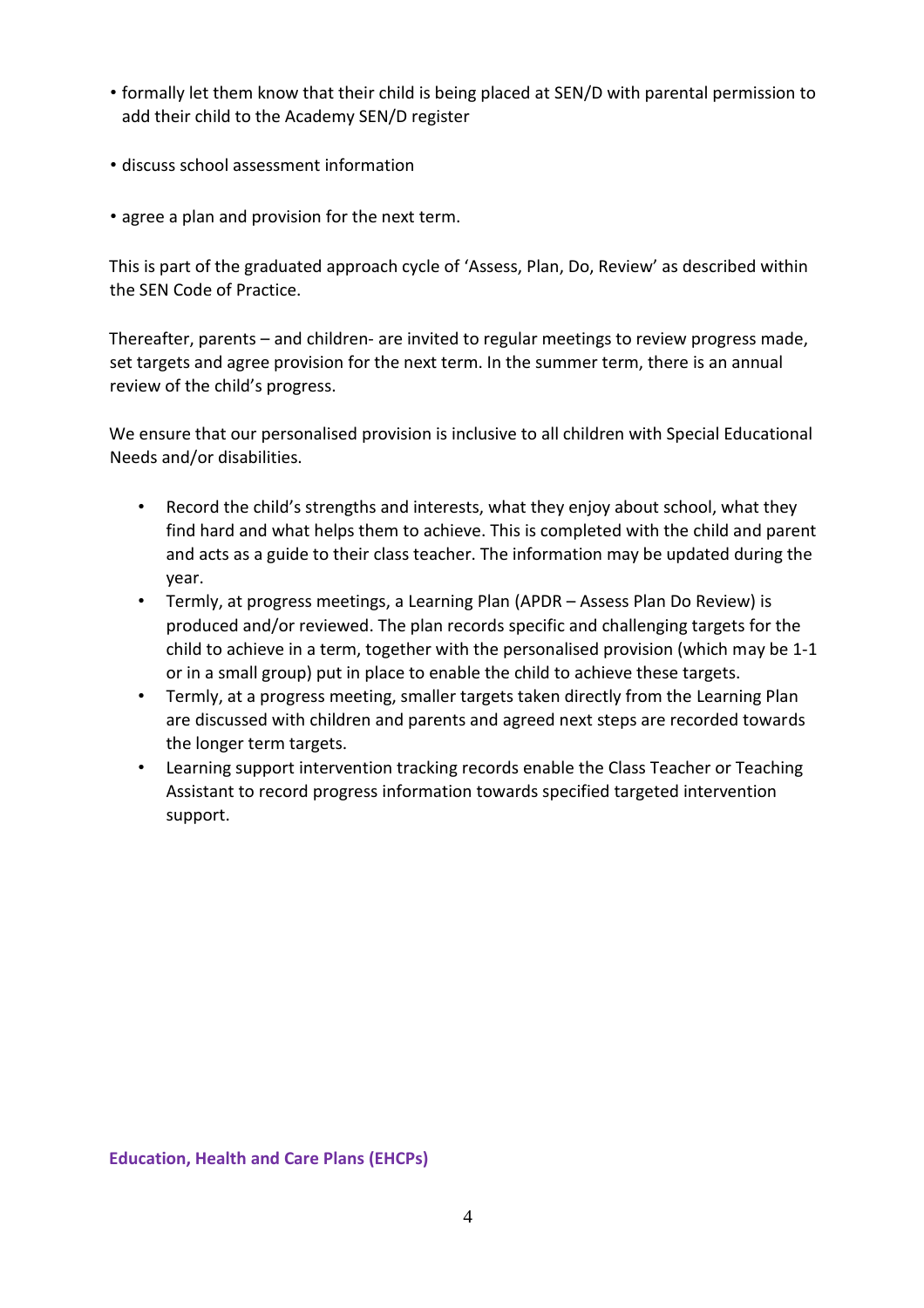If children fail to make progress, in spite of high quality, targeted support parents or school may apply for the child to be assessed externally for an EHC Plan. Generally, we apply for an EHC Plan if:

- The child has a disability or significant additional need which means that they will always need formalised support to learn effectively
- The child's achievements are so far below their peers that we think it likely that the child may at some point benefit from special school provision.

Children, who we think will manage in mainstream schools, albeit with support, are less often assessed for EHC Plans.

If the application for an EHC Plan is successful, a member of the Local Authority will work with the family and the school together with any health or social care professionals who are involved with supporting the family. The needs assessment process will record the child's strengths, their dreams and aspirations as well as the barriers they face. Following the needs assessment process, the LA may decide to write an EHC Plan for the child which will specify their educational provision until the age of 25.

# **Teaching and Learning**

We believe that all children learn best with their peers within their class. Our aim is for all children to be working independently to reach their potential. Children with SEN and /or disabilities are entitled to be taught by their teacher, not always by a Teaching Assistant (TA). Teachers aim to spend time each day working with all children with SEN, individually or as part of a group.

When allocating additional TA support to children we aim to put in sufficient support to enable the child to reach their challenging targets, but without developing a learned dependence on an adult.

When considering an intervention, we look first at the child's profile of learning in order to select the intervention which is best matched to meeting the needs of the child.

Targets agreed with parents and children are deliberately challenging in the attempt to close the attainment gap between the children and their peers. Interventions are often crucial in closing these gaps, so are monitored closely in school.

#### **Reasonable Adjustments and the Learning Environment**

Scientia Academy is a modern building that meets the highest standards of specification being fully disability friendly. Corridors are wide, we have a lift to the second floor and we have several easy access bathrooms. We generally find that no further additional adaptations to the building are necessary for children with physical disabilities.

We have a 4D cinema and sensory room located on the ground floor to support children with sensory needs and additional specialist support.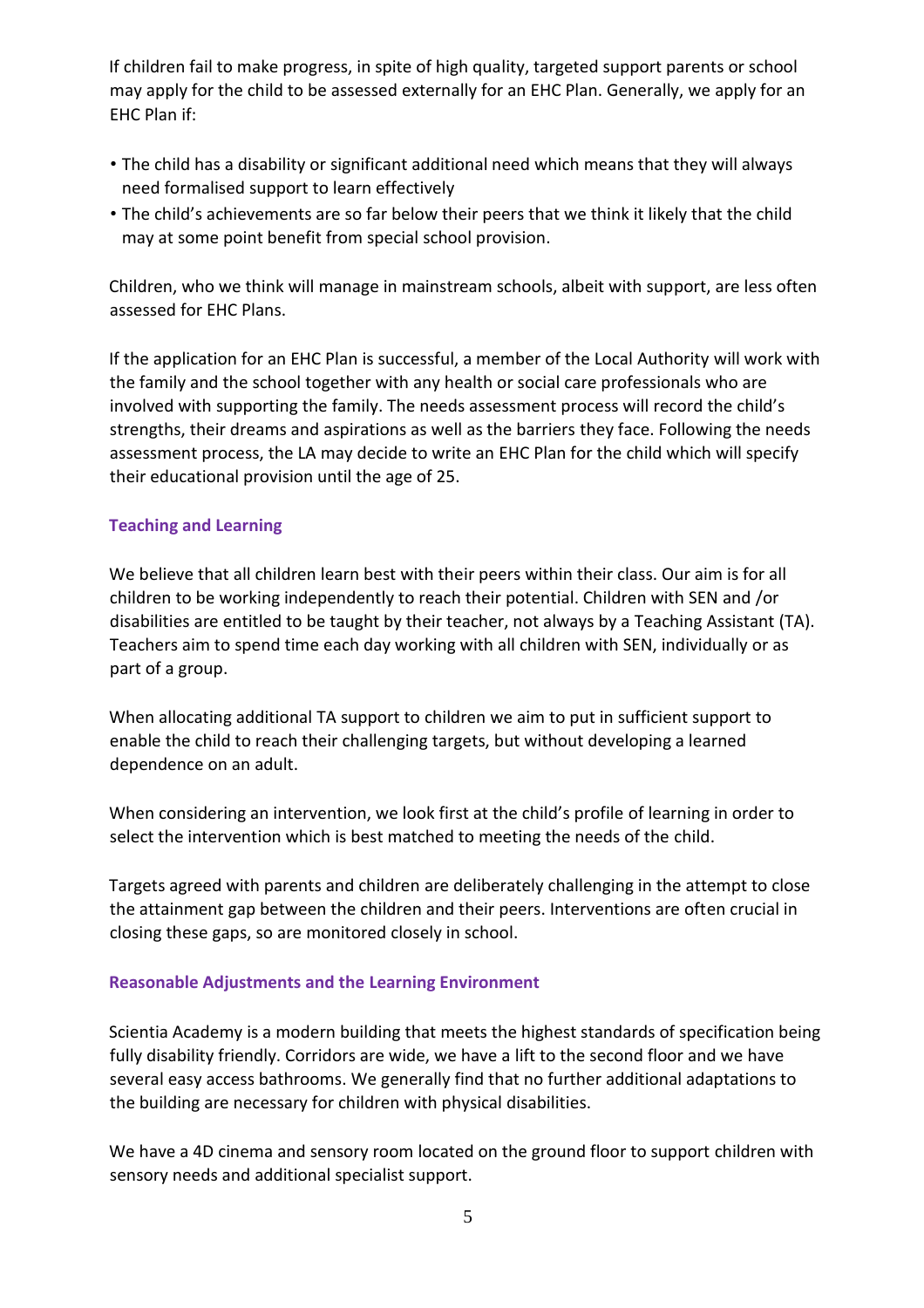All of our children access the full National Curriculum, and we recognise achievement and expertise in all curricular areas. As part of normal class differentiation, curriculum content and ideas can be simplified and made more accessible by using visual, tactile and concrete resources.

## **Access to extra-curricular activities**

All children have equal access to before school breakfast and after school clubs which develop and support enrichment and engagement within the wider curriculum. Where necessary, we make accommodation and adaptation to meet the physical and learning needs of our children. A wide range of exciting school visits are planned as part of our curriculum and we aim for all children to benefit from them. No child is excluded from a trip because of SEN, disability or additional medical needs.

# **Staff Expertise**

All of our teachers are trained to work with children with SEN/D having access to advice, information, resources and training to enable them to teach all children effectively. All class teachers and TA's access MAT and external opportunities for ongoing training enabling them to fully support children with SEN and disabilities.

The school works in close partnership with external support streams such as Educational Psychology, Speech and Language, Autism Outreach, CAMHS, Visual Impairment, Hearing Impairment, Entrust Behaviour Support and alternate local providers to meet the needs of all children within the Academy.

#### **Transition Arrangements**

We understand how difficult it is for children and parents as they move into a new class or a new school and will do what we can, according to the individual needs of the child, to make transitions between classes- including from the nursery- as smooth as possible. This may include, for example:

- Additional meetings for the parents and child with the new teacher
- Additional visits to the classroom environment in order to familiarise the child with key features of the new environment
- Support opportunities such as photographs of key people and places within a transition booklet.

Enhanced transition arrangements are tailored to meet individual needs.